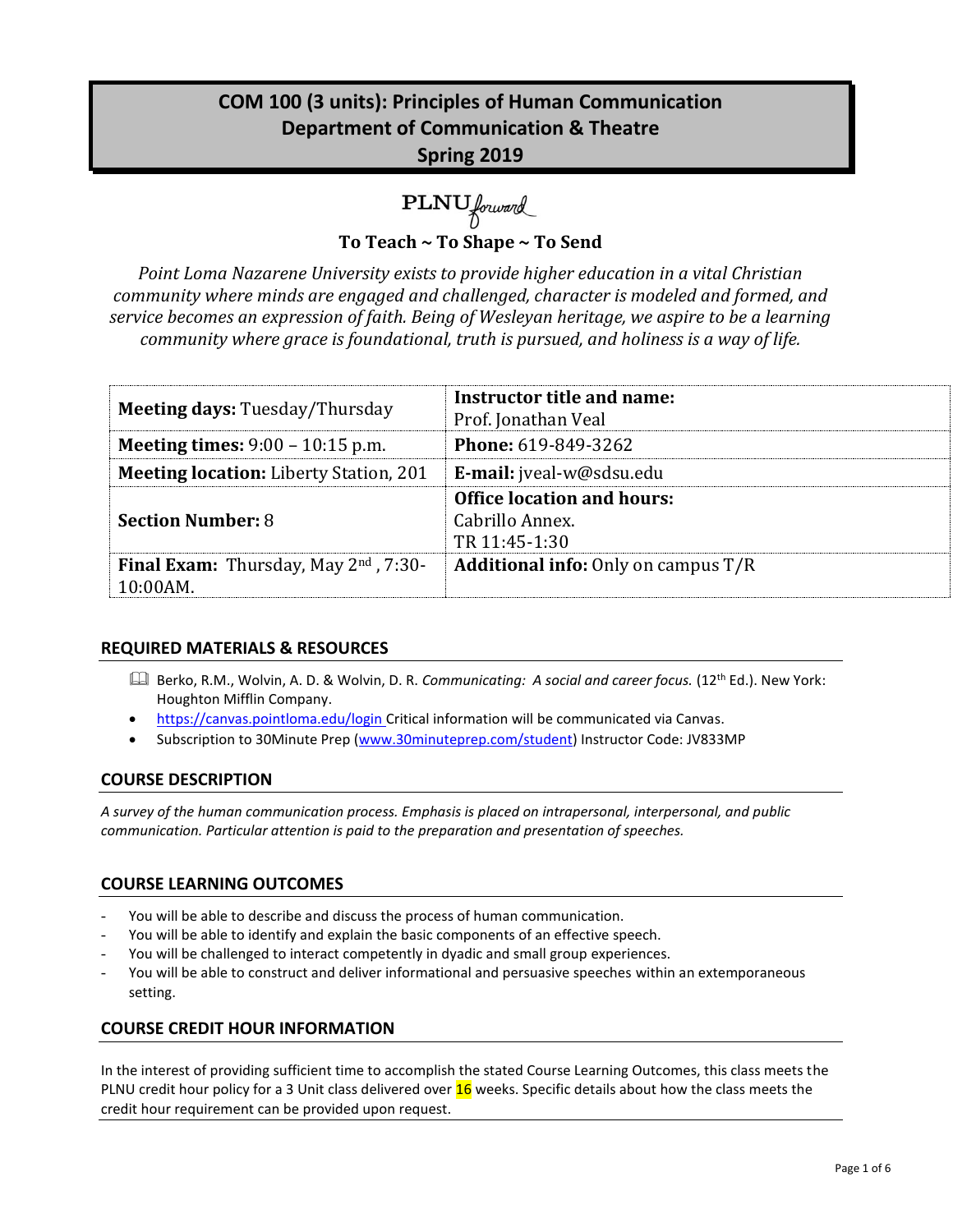### **COURSE PROCEDURE**

- 1. You are expected to be familiar with all material in Canvas, including this syllabus and class schedule.
- 2. On Lecture Days: Students must arrive on time and prepared to engage. Electronic devices will not be allowed unless permission is given by the instructor.
- 3. On Speech Days: Students will arrange the classroom as specified by the instructor, break into group, get topics from instructor, and immediately begin prepping for their speeches. In order to receive your topic you must show the printed out articles that you will be using as references. If you do not have these articles you will not be given a topic and therefore will not be able to participate in class that day and therefore receive a (0) on that assignment.
- 4. Students will actively listen to their classmates during speeches and offer appropriate constructive criticism.

#### **ASSESSMENT & GRADING**

#### G**rade Scale (% to Letter):**

| 93-100  | А  | 73-76    | C. |
|---------|----|----------|----|
| $90-92$ | А- | 70-72    | C- |
| 87-89   | B+ | 67-69    | D+ |
| 83-86   | В  | 63-66    | D  |
| 80-82   | B- | 60-62    | D- |
| 77-79   | C+ | $0 - 59$ |    |

#### **Course Point Values:**

| Assignment                                    | <b>Point Value</b> |
|-----------------------------------------------|--------------------|
| Quizzes/ Class Activities (5 at 10 pts. Each) | 100                |
| In Class Speeches (16)                        | 100                |
| Out of Class Speeches/ Journals (16)          | 100                |
| <b>Testing Out</b>                            | 100                |
| Final Speech                                  | 200                |
| Midterm Exam                                  | 100                |
| Final Exam                                    | 100                |
| <b>Total</b>                                  | 800                |

#### **STUDENT RESPONSIBILITY**

It is the student's responsibility to maintain his/her class schedule. Should the need arise to drop this course (personal emergencies, poor performance, etc.), the student has the responsibility to follow through (provided the drop date meets the stated calendar deadline established by the university), not the instructor. Simply ceasing to attend this course or failing to follow through to arrange for a change of registration (drop/add) may easily result in a grade of F on the official transcript.

#### **INCOMPLETES AND LATE ASSIGNMENTS**

All assignments are to be submitted/turned in by the beginning of the class session when they are due—including assignments posted online.

#### **ATTENDANCE AND PARTICIPATION**

Regular and punctual attendance at all classes is considered essential to optimum academic achievement. You are expected to attend each class session. It is recognized that many of you have outside commitments to the university; these are considered excused, but must be cleared with the instructor PRIOR to the absence and written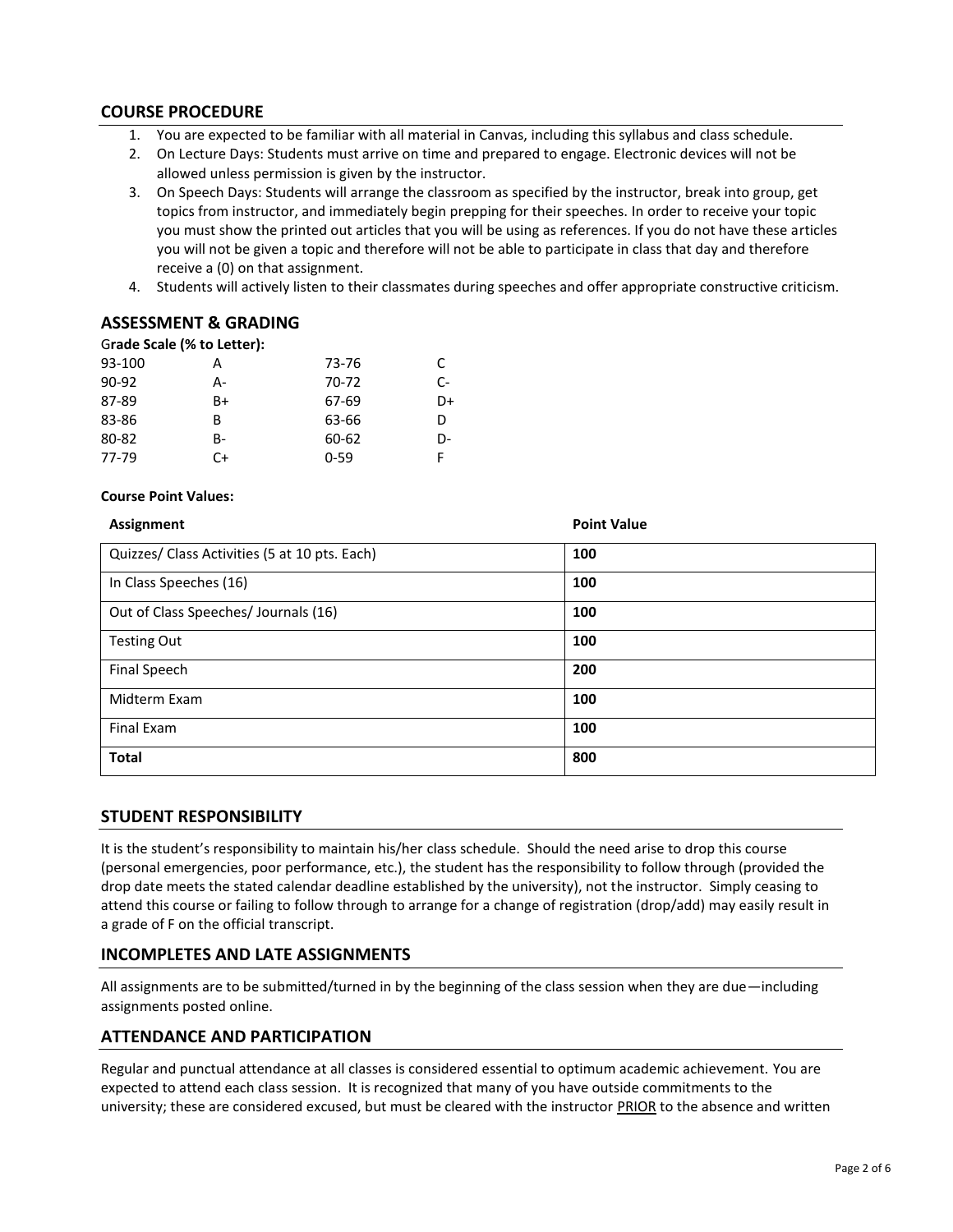documentation presented, including sports. If you are absent from more than 10 percent of class meetings, I have the option of filing a written report which may result in de-enrollment. If the absences exceed 20 percent, you may be de-enrolled without notice. If the date of de-enrollment is past the last date to withdraw from a class, you will be assigned a grade of W or WF consistent with university policy in the grading section of the catalog. See Academic [Policies](http://www.pointloma.edu/experience/academics/catalogs/undergraduate-catalog/point-loma-education/academic-policies) in the undergrad student catalog.

## **USE OF TECHNOLOGY**

Point Loma Nazarene University encourages the use of technology for learning, communication, and collaboration. However, cell phones must be turned off before class begins. Laptops, tablets and all other electronic devices cannot be used during lecture/discussion without permission by the instructor or authorized by the Disability Resource [Center](http://www.pointloma.edu/experience/offices/administrative-offices/academic-advising-office/disability-resource-center) (DRC). The use of these technology devices during any class period will count in your absence.

## **ACADEMIC HONESTY**

"PLNU exists to provide higher education in a vital Christian community where minds are engaged and challenged, character is modeled and formed…"(PLNU Catalog). As such students should demonstrate academic honesty by doing original work and by giving appropriate credit to the ideas of others. As explained in the university catalog, academic dishonesty is the act of presenting information, ideas, and/or concepts as one's own when in reality they are the results of another person's creativity and effort. Violations of university academic honesty include cheating, plagiarism, falsification, aiding the academic dishonesty of others, or malicious misuse of university resources. A faculty member who believes a situation involving academic dishonesty has been detected may assign a failing grade for a) that particular assignment or examination, and/or b) the course following the procedure in the university catalog. Students may appeal also using the procedure in the university catalog. Se[e Academic Policies](http://www.pointloma.edu/experience/academics/catalogs/undergraduate-catalog/point-loma-education/academic-policies) for further information.

## **ACADEMIC ACCOMMODATIONS**

While all students are expected to meet the minimum academic standards for completion of this course as established by the instructor, students with disabilities may request academic accommodations. At Point Loma Nazarene University, students must request that academic accommodations by filing documentation with the [Disability Resource Center](http://www.pointloma.edu/experience/offices/administrative-offices/academic-advising-office/disability-resource-center) (DRC), located in the Bond Academic Center. Once the student files documentation, the Disability Resource Center will contact the student's instructors and provide written recommendations for reasonable and appropriate accommodations to meet the individual needs of the student. See [Academic Policies](http://www.pointloma.edu/experience/academics/catalogs/undergraduate-catalog/point-loma-education/academic-policies) in the (undergrad/graduate as appropriate) academic catalog.

## **FERPA POLICY**

In compliance with federal law, neither PLNU student ID nor social security number should be used in publicly posted grades or returned sets of assignments without student written permission. This class will meet the federal requirements by (Note: each faculty member should choose one strategy to use: distributing all grades and papers individually; requesting and filing written student permission; or assigning each student a unique class ID number not identifiable on the alphabetic roster.). Also in compliance with FERPA, you will be the only person given information about your progress in this class unless you have designated others to receive it in the "Information Release" section of the student portal. See [Policy Statements](http://www.pointloma.edu/experience/academics/catalogs/undergraduate-catalog/policy-statements) in the (undergrad/ graduate as appropriate) academic catalog.

## **FINAL EXAMINATION POLICY**

Successful completion of this class requires taking the final examination **on its scheduled day**. The final examination schedule is posted on th[e Class Schedules](http://www.pointloma.edu/experience/academics/class-schedules) site and on Canvas. No requests for early examinations or alternative days will be approved.

## **COPYRIGHT POLICY**

Point Loma Nazarene University, as a non-profit educational institution, is entitled by law to use materials protected by the US Copyright Act for classroom education. Any use of those materials outside the class may violate the law.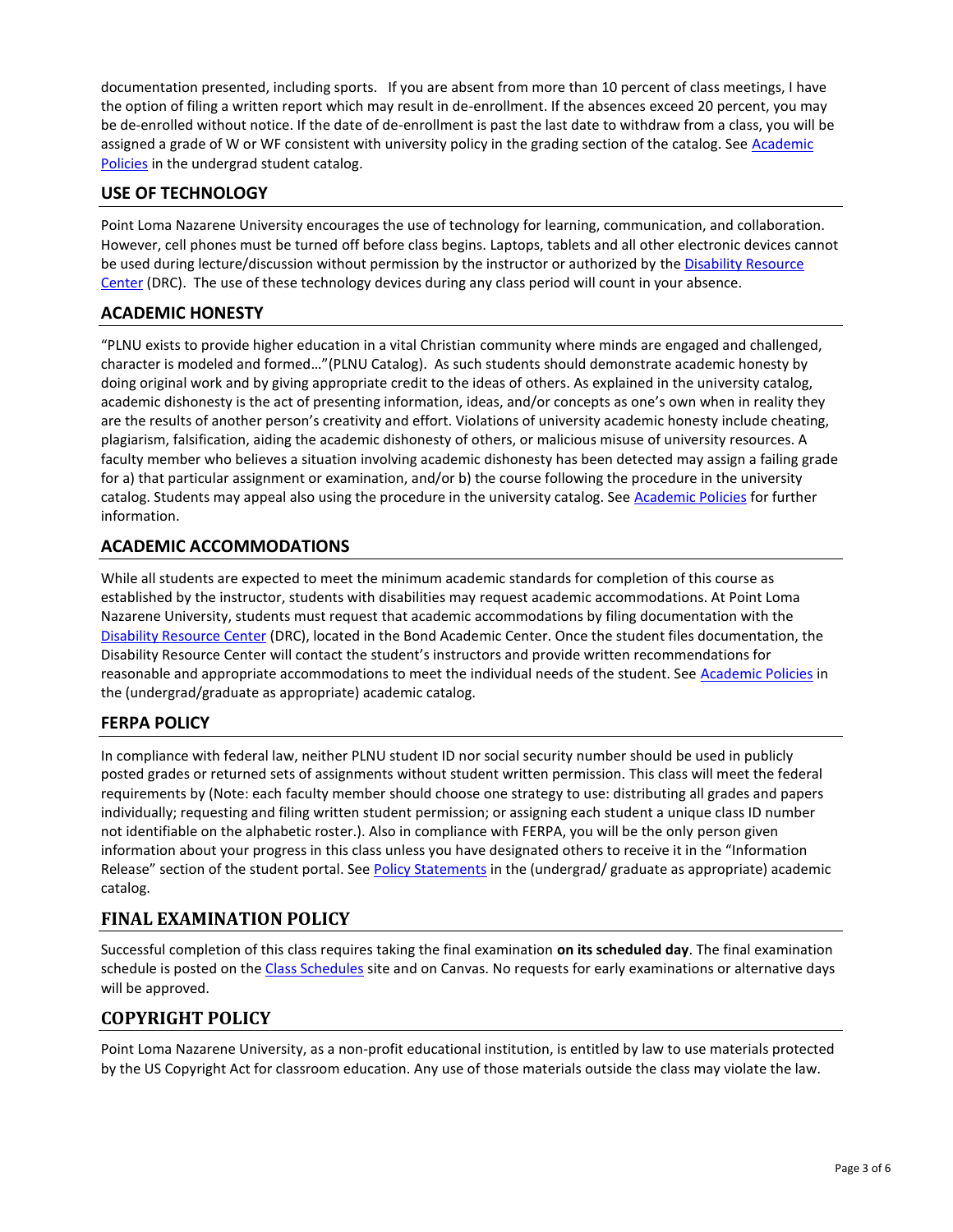## **COURSE CALENDAR** (subject to change)

.

| Date                 | Discussion/ Activity                                                            | HW Due                                                                                        | <b>HW Assigned</b>                                                                                   |
|----------------------|---------------------------------------------------------------------------------|-----------------------------------------------------------------------------------------------|------------------------------------------------------------------------------------------------------|
| Jan 10 <sup>th</sup> | Syllabus and Course Procedures                                                  |                                                                                               | Registration of Prep<br>and Video Tutorials                                                          |
| Jan 15 <sup>th</sup> | Chapter 1: The Human Communication<br>Process                                   | Registration of<br>30MinPrep and<br>Video Tutorials                                           | Quiz #1                                                                                              |
| Jan 17 <sup>th</sup> | Chapter 1 Continued                                                             | Quiz #1                                                                                       | Quiz #2                                                                                              |
| Jan 22nd             | Chapter 2: Foundations of Verbal<br>Language                                    | Quiz #2                                                                                       |                                                                                                      |
| Jan 24th             | Chapter 3: Nonverbal Communication                                              |                                                                                               | <b>Breaking the Rules</b><br>Log<br>Janusik/ Wolvin<br><b>Student Listening</b><br>Survey (pg.82-83) |
| Jan 29th             | Chapter 4: Listening                                                            | Breaking the<br>Rules Log<br>Janusik/ Wolvin<br><b>Student Listening</b><br>Survey (pg.82-83) |                                                                                                      |
| Jan 31st             | Chapter 6: Interpersonal and<br><b>Electronically Mediated</b><br>Communication |                                                                                               |                                                                                                      |
| Feb 5 <sup>th</sup>  | Chapter 6 Continued                                                             |                                                                                               | Social Media Survival<br>Guide                                                                       |
| Feb 7 <sup>th</sup>  | Chapters 11, 12, 13: Public Speaking                                            | Social Media<br>Survival Guide                                                                | Midterm Review                                                                                       |
| Feb 12th             | Chapters 11, 12, 13: Public Speaking<br>Continued<br>Midterm Review             | Midterm Review                                                                                |                                                                                                      |
| Feb 14th             | Midterm Exam                                                                    |                                                                                               |                                                                                                      |
| Feb 19th             | Speeches Week 1                                                                 |                                                                                               | In Class and Out of<br><b>Class Journaling</b>                                                       |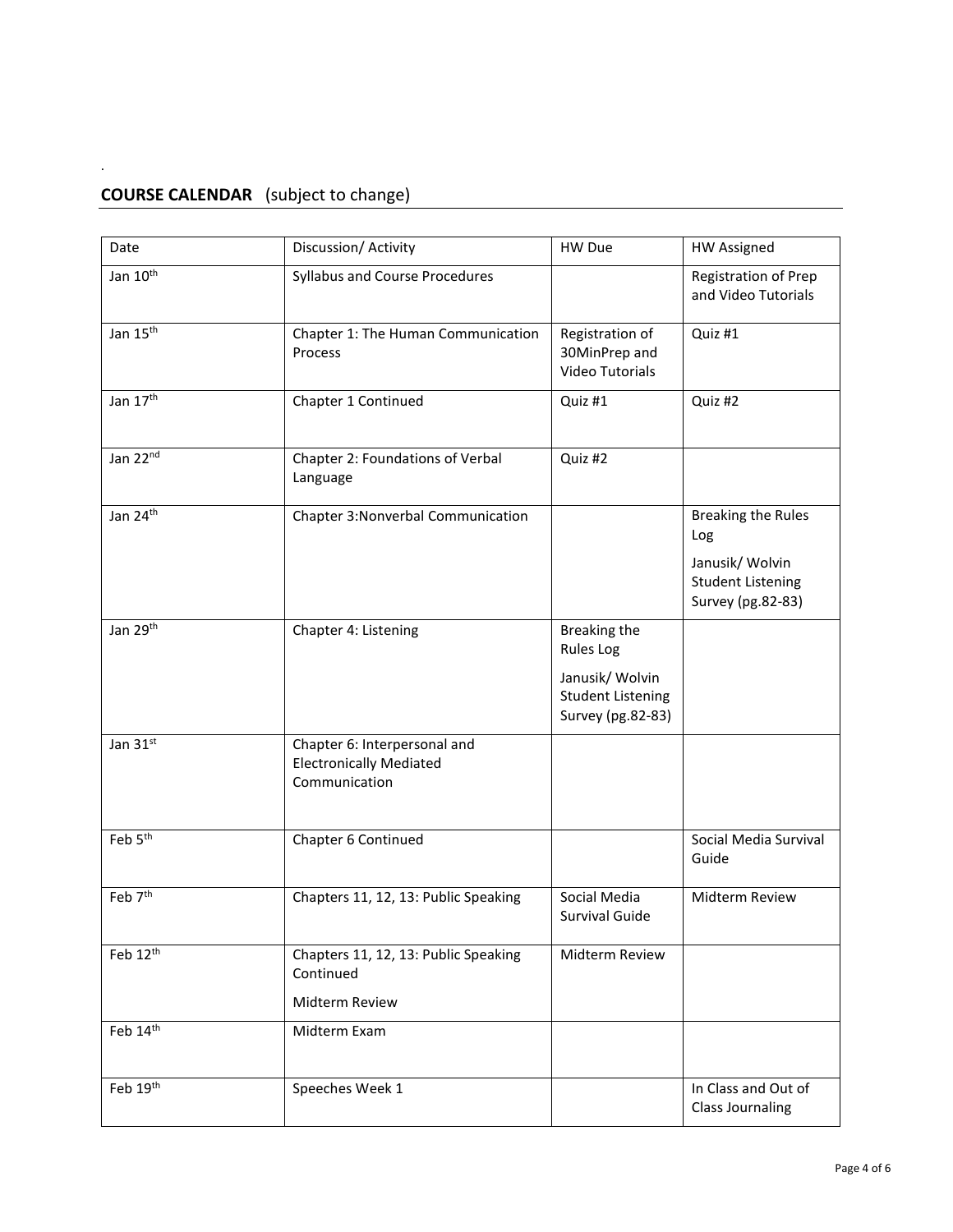|                        |                         | <b>Reference Articles</b>                      |
|------------------------|-------------------------|------------------------------------------------|
| Feb 21st               |                         | In Class and Out of<br><b>Class Journaling</b> |
|                        |                         | <b>Reference Articles</b>                      |
| Feb 26th               | Speeches Week 2         | In Class and Out of<br><b>Class Journaling</b> |
|                        |                         | <b>Reference Articles</b>                      |
| Feb 28 <sup>th</sup>   |                         | In Class and Out of<br><b>Class Journaling</b> |
|                        |                         | <b>Reference Articles</b>                      |
| March 5 <sup>th</sup>  | No Class (Spring Break) | Out of Class<br>Journaling                     |
| March 7th              | No Class (Spring Break) | Out of Class<br>Journaling                     |
| March 12 <sup>th</sup> | Speeches Week 3         | In Class and Out of<br><b>Class Journaling</b> |
|                        |                         | <b>Reference Articles</b>                      |
| March 14th             |                         | In Class and Out of<br><b>Class Journaling</b> |
|                        |                         | <b>Reference Articles</b>                      |
| March 19 <sup>th</sup> | No Class (Easter Break) | Out of Class<br>Journaling                     |
| March 21st             | No Class (Easter Break) | Out of Class<br>Journaling                     |
| March 26 <sup>th</sup> | Speeches Week 4         | In Class and Out of<br><b>Class Journaling</b> |
|                        |                         | <b>Reference Articles</b>                      |
| March 28 <sup>th</sup> |                         | In Class and Out of<br><b>Class Journaling</b> |
|                        |                         | <b>Reference Articles</b>                      |
| April 2nd              | Speeches Week 5         | In Class and Out of<br><b>Class Journaling</b> |
|                        |                         | <b>Reference Articles</b>                      |
| April 4 <sup>th</sup>  |                         | In Class and Out of<br><b>Class Journaling</b> |
|                        |                         | <b>Reference Articles</b>                      |